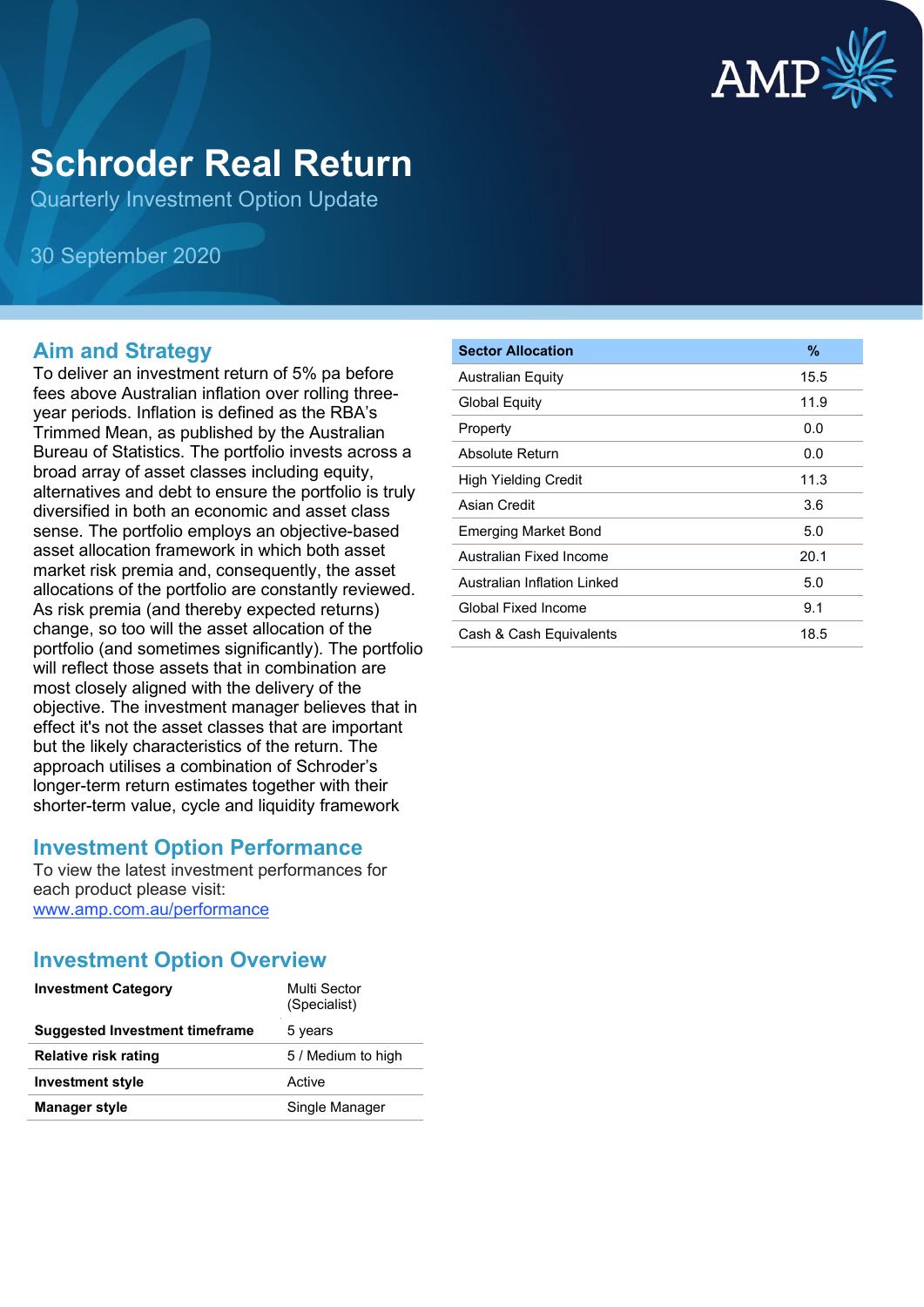## **Investment Option Commentary**

The Schroder Real Return strategy returned -0.31% (pre-fees) in September, taking the quarter and rolling oneyear return to 0.68% and 1.01% (pre-fees) respectively. While the 1-year return is below the target of real 5%, this compares to a fall of -13.6% in the ASX 200 over the same period. Volatility and downside risk remain low and consistent with the strategy's objectives.

FX was the largest positive contributor in September, adding roughly 0.4% to overall portfolio returns, with a rebound in the USD helping to drive FX returns. Duration also added 0.1% to returns, while their S&P 500 options also made a moderate positive contribution. Over the quarter, the main positive drivers of returns were split across Equities, Credit and Duration. Within Equities, Global Equities were the primary positive contributor adding 0.4% to returns, while in Duration, their AUD holdings were the largest contributor adding 0.2% to returns.

The main detractor to returns in September was Equities, as a pullback in risk markets saw Equities weigh down portfolio returns by -0.7%. Within the Equities figure, a large part of this detraction coming from Australian Equities which underperformed Global Equities. Credit spreads were a more moderate detractor over the month, taking -0.2% off returns. Stock selection in both Australian and Global Equities was another detractor as value stocks underperformed growth stocks, while their S&P 500 put options were also a small drag on returns.

## **Market Commentary**

Key positions as follows:

- The investment manager is cautious but not bearish on risk position, largely due to liquidity and policy support and the fact that in equities the extremes of valuation are concentrated and not uniform;
- within equities, they are biasing toward the more attractive segments of the market like Australian equities and value to growth as a style bias:
- where possible they aim to find high quality "carry" in preference to cash albeit they are becoming scarcer;
- They are looking for and making investments in areas where there is a structural and underinvested risk premia (like Commercial Real Estate lending) and other selective alternative investments;
- They are diversifying away from broader corporate risk in developed economies and into markets like Asian credit and US securitized debt which provide high quality exposure to the US consumer; and

## **Outlook**

#### **Equity**

While the investment manager remains cautious on Equity markets given the extended valuations and uncertainty around the upcoming US selection, they have used the pullback in September to add about 2% to their Equities exposure taking the overall allocation to 27.5%. They also sold some out of the money S&P 500 Put Options, which allows us to collect a premium while the CBOE Volatility Index (VIX) is still trading at a relatively high level of around 30. This should enable us to effectively buy back into the market should the S&P 500 fall to the 3000 mark.

#### **Fixed Income**

Australian bonds were one of the standout performers during September, as both shorter and long end yields moved lower on the back of a speech by RBA deputy governor Guy Debelle flagging the potential for the RBA to provide further easing. Bond markets are now anticipating a further rate cut to 10 bps and potentially further quantitative easing. Global bond yields also rallied through September, albeit to a smaller extent than Australia. Credit and emerging market debt spreads widened over the month in conjunction with the pullback in equity markets.

Over the month the investment manager had made a few changes to their fixed income positions, though overall portfolio duration remains at 1.75 years. They added moderately to their credit exposure, spread out across investment grade, high yield and securitised, in order to seek some additional yield.

### **Currency**

The USD recovered some of its losses over the last few months, as a broader sell-off in risk assets resulted in safe haven currencies like the USD and JPY outperforming. The investment manager have flagged that a possible rebound in the USD was possible given the accumulation of short speculative positions, however their medium term view is for the USD to continue to weaken as it remains overvalued against other developed market currencies (with the exception of the AUD), while the Fed's accommodative stance is also likely to be supportive of a weaker dollar.